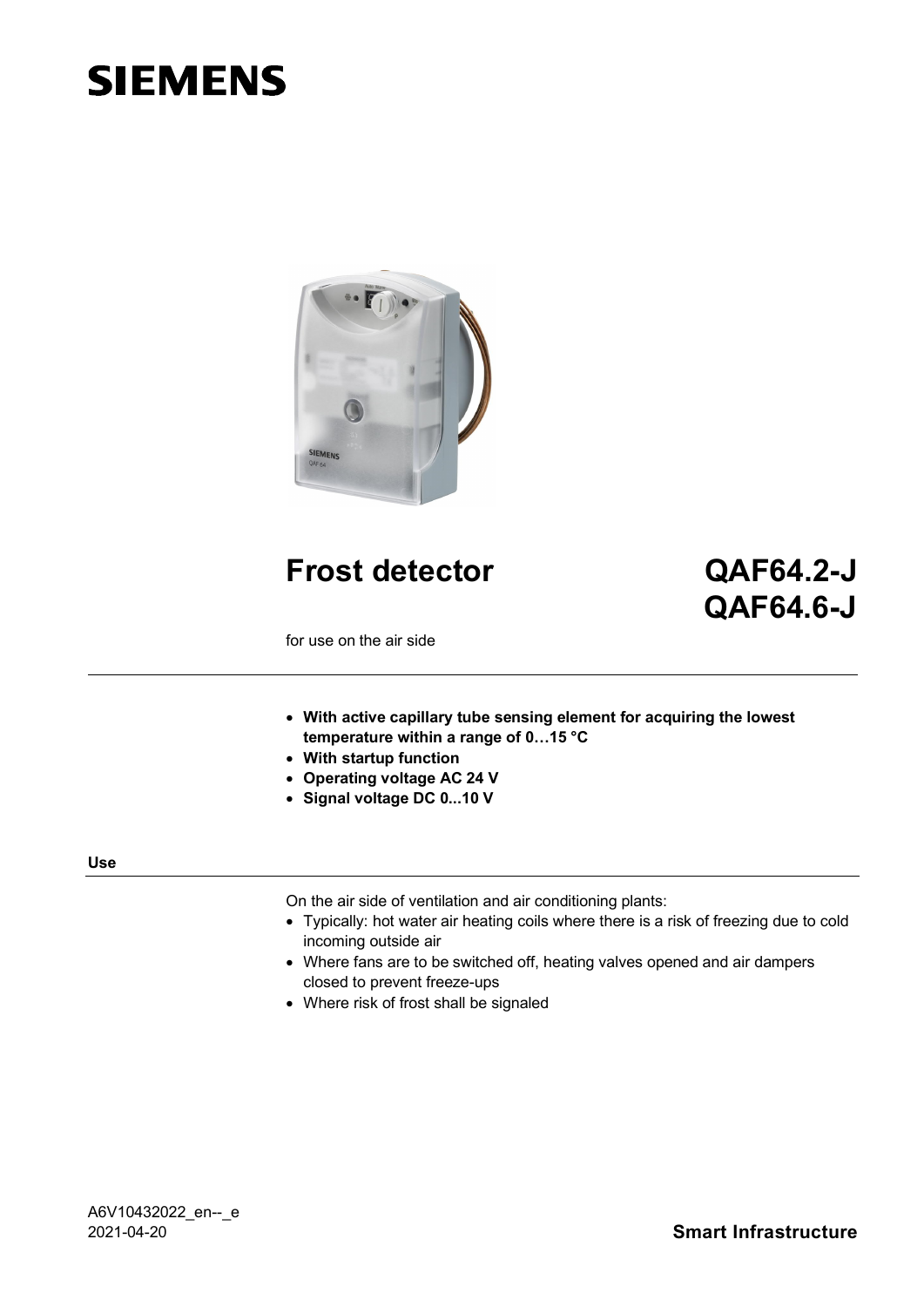#### With the help of a vapor-filled capillary tube and diaphragm, the QAF64… acquires the lowest temperature which occurs along at least 250 mm length of capillary tubing. When correctly located at the air outlet of the air heating coil, the frost detector acquires the lowest air temperature even in the case of temperature stratification. The vapor pressure in the capillary tube produces a certain travel of the diaphragm. This movement is converted to an electric signal with the help of an inductive measuring system. It is then electronically amplified so that a DC 0…10 V measuring signal can be produced (terminal B). **Technical design**

The frost detector performs its task by providing 3 independent functions:

- 1. It opens the heating valve continuously within a proportional control range.
- 2. It switches off the fans and closes the air dampers via its relay contact.
- 3. It makes the acquired temperature available for further handling.

The measuring signal is then used as a frost signal by the frost detector and for valve control. The frost signal starts rising at about 6 K above the adjusted frost value.

# Function diagram



#### Legend

| <b>Startup function</b> |
|-------------------------|
|                         |

P Frost value (adjustable) T Capillary tube temperature Y10 Valve control signal (at Y = DC 0 V) Q11/12/13 Relay output (changeover contact)

The frost signal is added to the valve control signal fed to signal input Y. This causes the heating valve to travel to its fully open position – resulting from the control signal received via signal output Y10 – before the output relay changes to the "Frost" position (Q11-Q12). This circuitry prevents frequent switching of the plant during the startup phase.

> To make certain it is always the lowest temperature along the capillary tube that is acquired, the temperature of the diaphragm inside the housing must always be higher than the temperature at the capillary tube. This is ensured by a heating element inside the housing, which maintains the temperature at the diaphragm above 15 °C as long as the ambient temperature does not fall below -15 °C.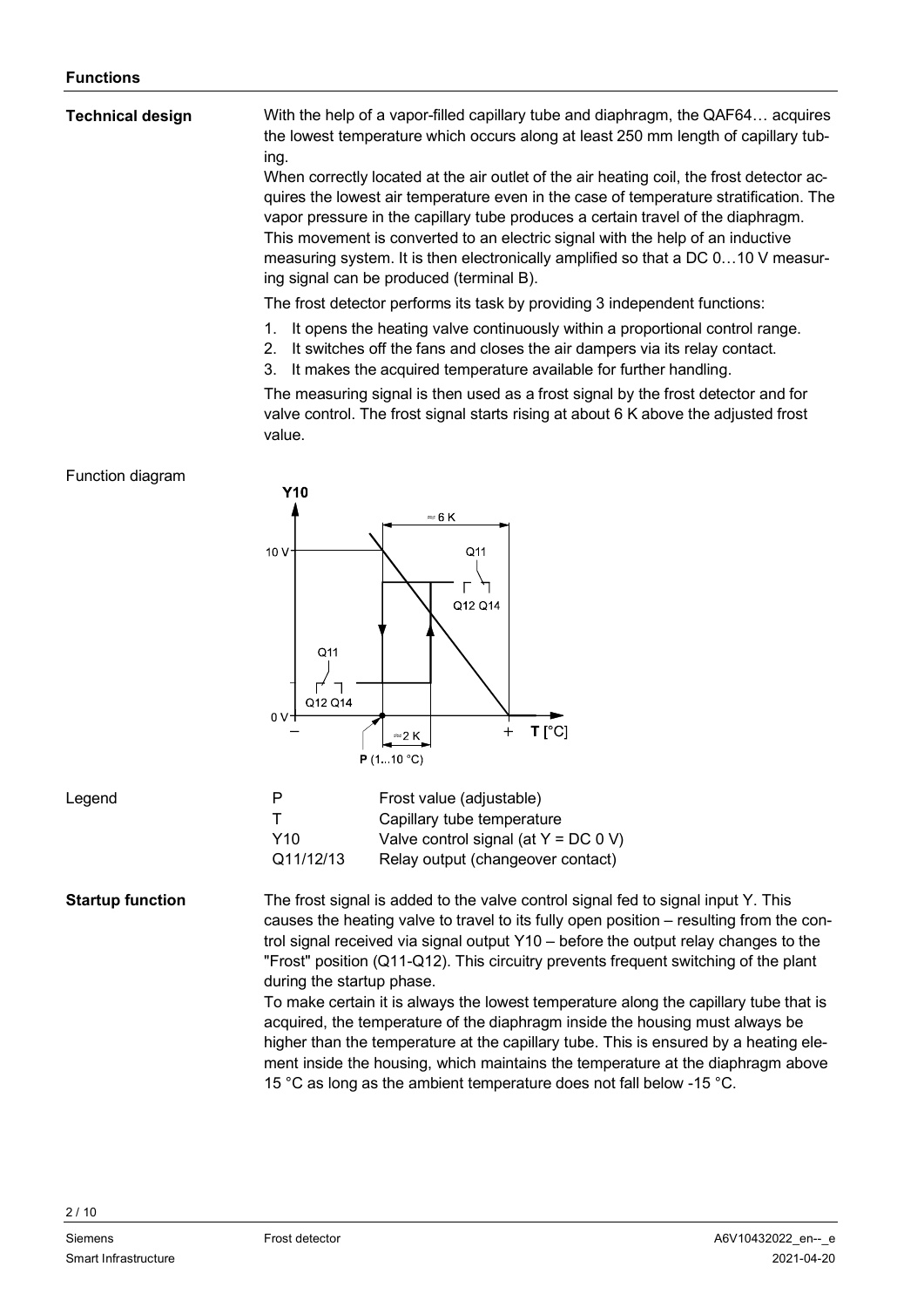| <b>Operating modes</b>        | Three operating modes can be selected:                                                                                                                                                                                                                             |
|-------------------------------|--------------------------------------------------------------------------------------------------------------------------------------------------------------------------------------------------------------------------------------------------------------------|
| Automatic operation<br>"Auto" | If, after shutdown due to frost, the capillary tube temperature rises $(2K)$ , the out-<br>put relay will automatically return to its normal position.                                                                                                             |
| Manual operation "Manu"       | If, after shutdown due to frost, the capillary tube temperature rises (>2 K), the out-<br>put relay will return to its normal position only if either the inbuilt reset button is<br>pressed or the power supply is cut off (e.g. via an external reset button).   |
| "Test" mode                   | In test mode, the output relay is forced to the "Frost" position. The valve control sig-<br>nal Y10 will not be affected.<br>When returning to the switch position "Manu", the frost position is maintained. It<br>must be cancelled by pressing the reset button. |

#### **Display and setting elements** Operating modes

The frost detector offers different operating modes, allowing different setpoint adjustments:

In manual mode, only trained personnel are allowed to change the setpoint.

- "Auto" = automatic operation (normal position)
- $-$  "Test" = frost simulation via button
- $-$  "Manu" = manual function

# $\triangle$  CAUTION



| (1) | <b>Display</b>                                               | 7-segment display, 2 digits, red                                              |
|-----|--------------------------------------------------------------|-------------------------------------------------------------------------------|
|     | (2)   Indication of switch position   1 LED for relay output |                                                                               |
| (3) | <b>Buttons</b>                                               | To operate and set the frost detector<br>and to make the reset in manual mode |

Parameters and configuration

| Designation            | Display | <b>Factory setting</b> | Value range                   |
|------------------------|---------|------------------------|-------------------------------|
| <b>Switching point</b> | Sp      | $5^{\circ}$ C          | $110$ $^{\circ}$ C            |
| <b>Operating mode</b>  | -St     | Automatic              | Automatic (at)<br>Manual (hd) |

# **Mechanical design**

The frost detector consists of a two-sectional housing (base and cover) and a capillary tube which is active over its full length.

The cover is secured to the base with a fixing screw and can be removed. The housing accommodates the electronics, the diaphragm with the heating element, the setting elements, the connection terminals and the type field. Connection terminals, setting elements and type field can be accessed after removing the cover.

The cables are introduced to the housing from below. There is one hole for the enclosed cable gland M16, and 2 knockout holes for additional cable glands M16. The QFA64.. can be fitted directly to the wall – with or without a test loop – or with the help of a mounting flange (if the air duct is insulated).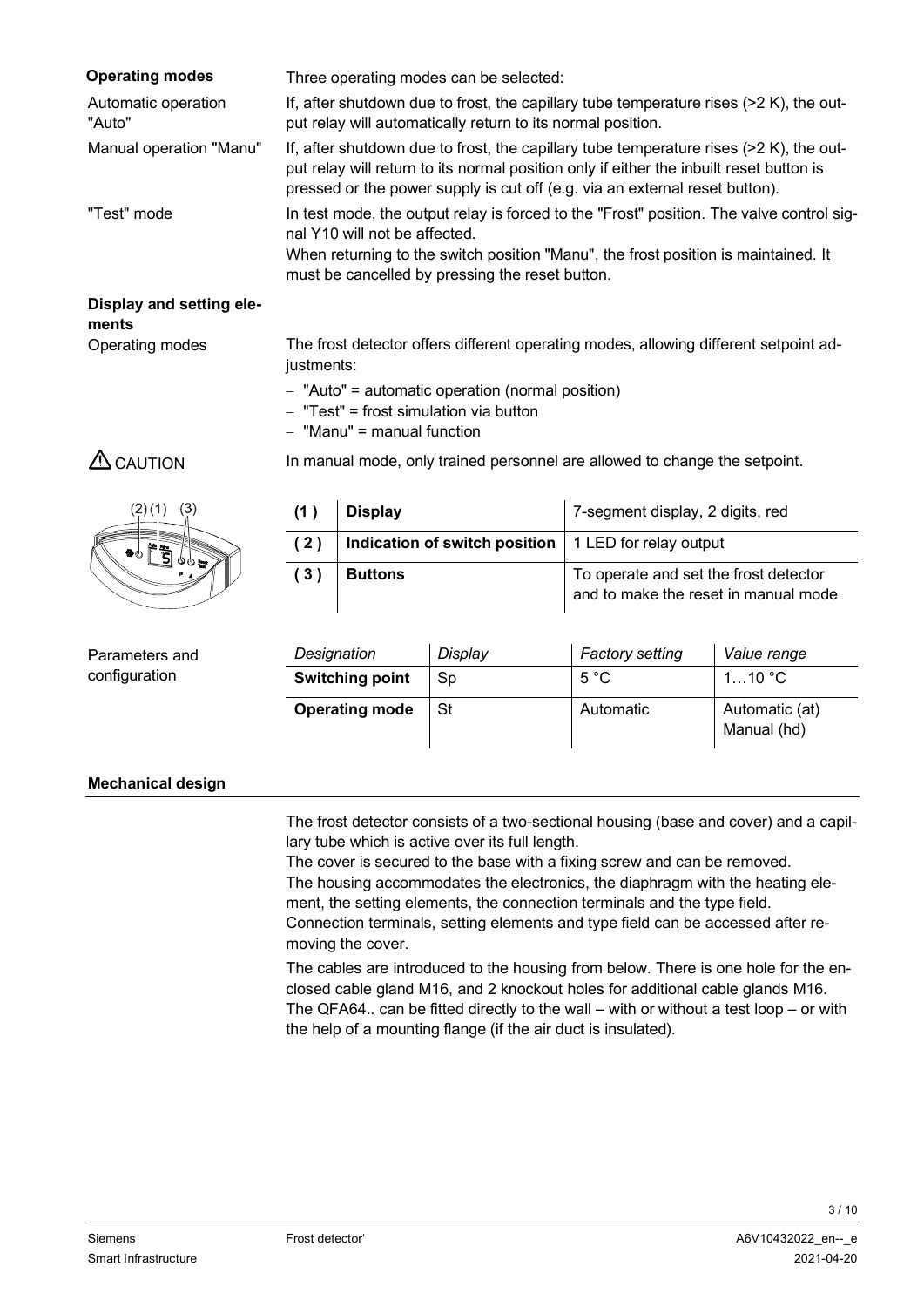|                                                                        | Product number                                                                                                                                                                   | Stock number           |                 | <b>Description</b> |                                                     |
|------------------------------------------------------------------------|----------------------------------------------------------------------------------------------------------------------------------------------------------------------------------|------------------------|-----------------|--------------------|-----------------------------------------------------|
|                                                                        | QAF64.2-J                                                                                                                                                                        | S55700-P155            |                 |                    | Frost detector with 2-m capillary                   |
|                                                                        | QAF64.6-J                                                                                                                                                                        | S55700-P156            |                 |                    | Frost detector with 6-m capillary                   |
| Ordering                                                               | When ordering, please give product number, stock number and description.<br>The mounting accessories not included in the scope of delivery must be ordered as<br>separate items. |                        |                 |                    |                                                     |
| <b>Accessories</b>                                                     |                                                                                                                                                                                  |                        |                 |                    |                                                     |
| Included in the scope                                                  | M16 cable gland for cable entry<br>1 x                                                                                                                                           |                        |                 |                    |                                                     |
| of delivery<br>2x<br>screw to DIN 7981-St 4.2 x 22 for direct mounting |                                                                                                                                                                                  |                        |                 |                    |                                                     |
|                                                                        | 1x<br>rubber grommet for capillary entries into air ducts                                                                                                                        |                        |                 |                    |                                                     |
| Not included in the                                                    |                                                                                                                                                                                  |                        |                 |                    |                                                     |
| scope of delivery                                                      | Product<br>number                                                                                                                                                                | <b>Stock</b><br>number | Designation     | Parts              |                                                     |
|                                                                        | AQM63.0                                                                                                                                                                          | BPZ:AQM63.0            | Mounting flange | 1 x                | depth-adjustable mounting<br>flange for the housing |
|                                                                        | AQM63.2 <sup>1</sup>                                                                                                                                                             | BPZ:AQM63.2            | Capillary       | 3 x                | capillary tube clamp                                |
|                                                                        |                                                                                                                                                                                  |                        | supports        | З<br>x             | spacer                                              |
|                                                                        | 1) QAF64.6-J requires 2 AQM63.2                                                                                                                                                  |                        |                 |                    |                                                     |

#### **Notes**

| <b>Engineering</b>  | The frost detector operates on AC 24 V. The transformer used must be suited for<br>safety extra low voltage (SELV), 100% duty, and must have separate windings.<br>Fuses, switches, wiring and earthing must be in compliance with local safety regu-<br>lations. The permissible cable lengths must be observed.<br>If the capillary tube is mechanically damaged or if there is a leak in the diaphragm<br>system, the frost detector signals a low temperature and assumes the "Frost" posi-<br>tion. That is the case also if there is a power failure or if one of the major electronic<br>components fails. |  |  |
|---------------------|-------------------------------------------------------------------------------------------------------------------------------------------------------------------------------------------------------------------------------------------------------------------------------------------------------------------------------------------------------------------------------------------------------------------------------------------------------------------------------------------------------------------------------------------------------------------------------------------------------------------|--|--|
|                     | In the case of large cross-sectional areas of the air duct, an air heating coil can be<br>monitored by several QAF64<br>• QAF64 valve control signal outputs/inputs in series, and<br>• QAF64 relay contacts in series                                                                                                                                                                                                                                                                                                                                                                                            |  |  |
| $\triangle$ CAUTION | If the relay contacts Q11/Q12/Q14 do not operate on safety extra-low voltage<br>(SELV), the following applies:<br>• Only authorized personnel may open the frost detector to make settings or the<br>relay circuit must be de-energized<br>• For manual operation, an external button must be installed for the reset function<br>(see "Connection diagram")                                                                                                                                                                                                                                                      |  |  |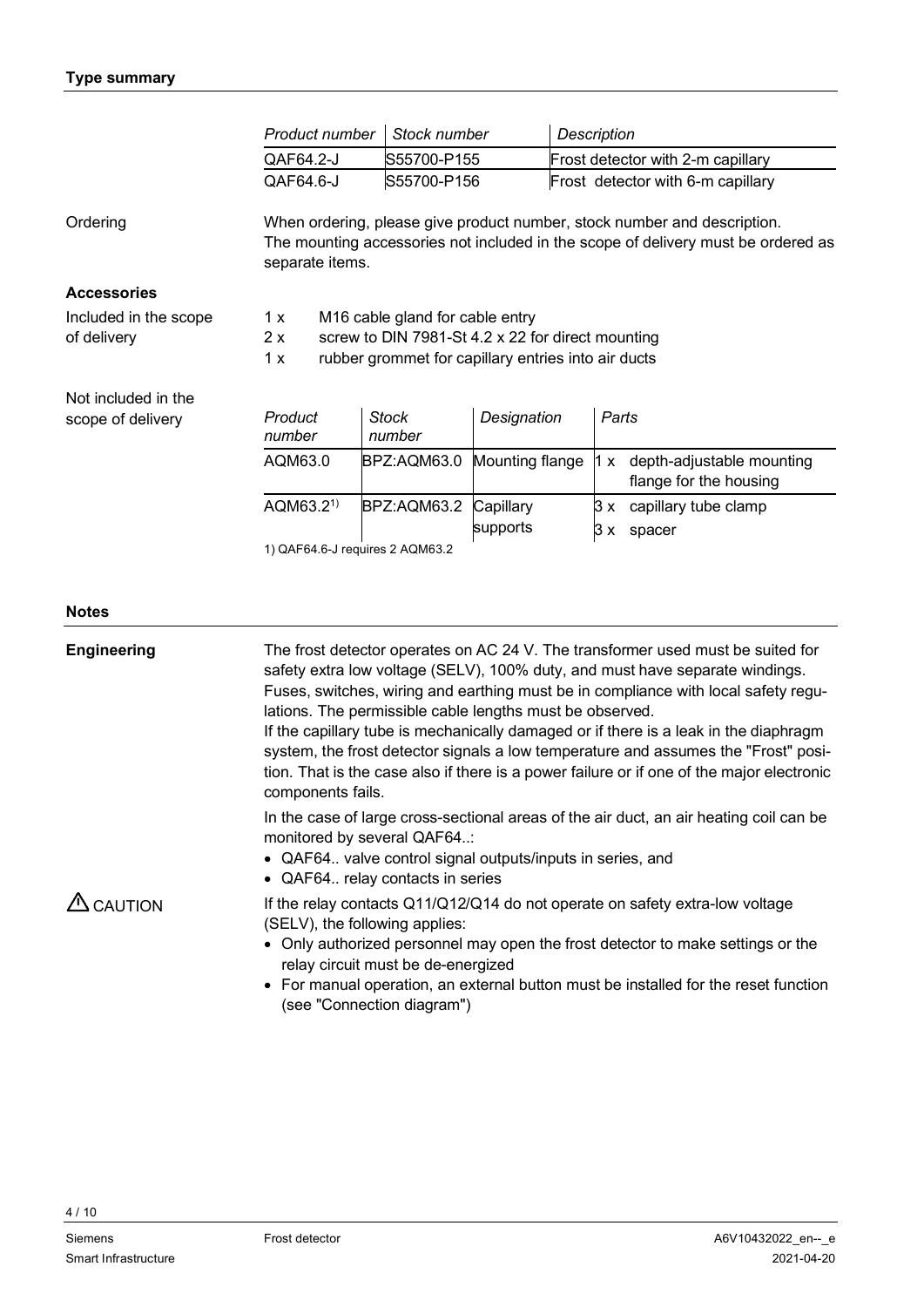| <b>Mounting</b>                                  |                                                                                                                                                                                                                                                                                                                               |
|--------------------------------------------------|-------------------------------------------------------------------------------------------------------------------------------------------------------------------------------------------------------------------------------------------------------------------------------------------------------------------------------|
| Mounting location                                | On the hot side of the air heating coil.                                                                                                                                                                                                                                                                                      |
| Mounting of housing                              | <b>Direct mounting</b><br>Fit the housing (by using the 2 fixing holes) to the wall of the air heating coil. Intro-<br>duce the capillary tube in the air duct and protect it by using the rubber grommet<br>supplied with the unit (refer to "Accessories").                                                                 |
|                                                  | When fitting the frost detector inside the air duct: secure the housing to the inner<br>wall of the air heating coil and lead the capillary tube through one of the lateral<br>grooves.                                                                                                                                       |
|                                                  | Direct mounting, with test loop for functional test<br>Fit the housing (by using the 2 fixing holes) to the wall of the air heating coil and<br>lead the capillary tube through one of the lateral grooves.                                                                                                                   |
|                                                  | Bend the capillary tube to form a test loop, introduce it to the air duct and protect it<br>by using the enclosed rubber grommet (refer to "Accessories").                                                                                                                                                                    |
|                                                  | This mounting method is not recommended when the ambient temperature at the<br>external test loop may fall below the temperature at the measuring location in the<br>air duct (the measuring signal of the sensing element always represents the lowest<br>temperature, no matter where it occurs along the capillary tube!). |
|                                                  | With mounting flange (refer to "Accessories")<br>This mounting method is suited for air ducts having an insulation of up to 70 mm.<br>Fit the mounting flange to the wall of the air heating coil and introduce the capillary<br>tube through the flange in the air duct.                                                     |
| Fitting the capillary tube                       | Coil the capillary tube evenly across the entire cross-sectional area of the air heat-<br>ing coil and attach it to the coil with the help of the clamps, maintaining a spacing<br>of 40 mm (refer to "Accessories").                                                                                                         |
| $\triangle$ CAUTION                              | The capillary tube must not be sharply bent. The bending radius should be as great<br>as possible.                                                                                                                                                                                                                            |
| Installation                                     | The low voltage terminals are protected against wiring errors with own voltages up<br>to AC 24 V.                                                                                                                                                                                                                             |
| $\triangle$ CAUTION                              | The terminals are not protected against wiring errors with AC 230 V mains voltage.                                                                                                                                                                                                                                            |
| Commissioning                                    | The frost detector must be commissioned and set as specified in the instructions<br>supplied with it. No settings are required on it (factory setting $= 5 K$ ).                                                                                                                                                              |
| Manual function test                             | A test loop allows the function of the frost detector to be checked with the help of a<br>mixture of ice and water or ice spray. This way, frost can be simulated, also<br>allowing the plant to be checked under frost conditions (switch-off functions).                                                                    |
| Function test via function<br>button on the unit | The menu includes a "Frost test" function, meaning that frost can be simulated,<br>also allowing the plant to be checked under frost conditions (switch-off functions).                                                                                                                                                       |
| <b>Disposal</b>                                  | The device is considered an electronic device for disposal in accordance with the<br>European Guidelines and may not be disposed of as domestic garbage.                                                                                                                                                                      |

- Dispose of the device through channels provided for this purpose.
- Comply with all local and currently applicable laws and regulations.

ົ—⊘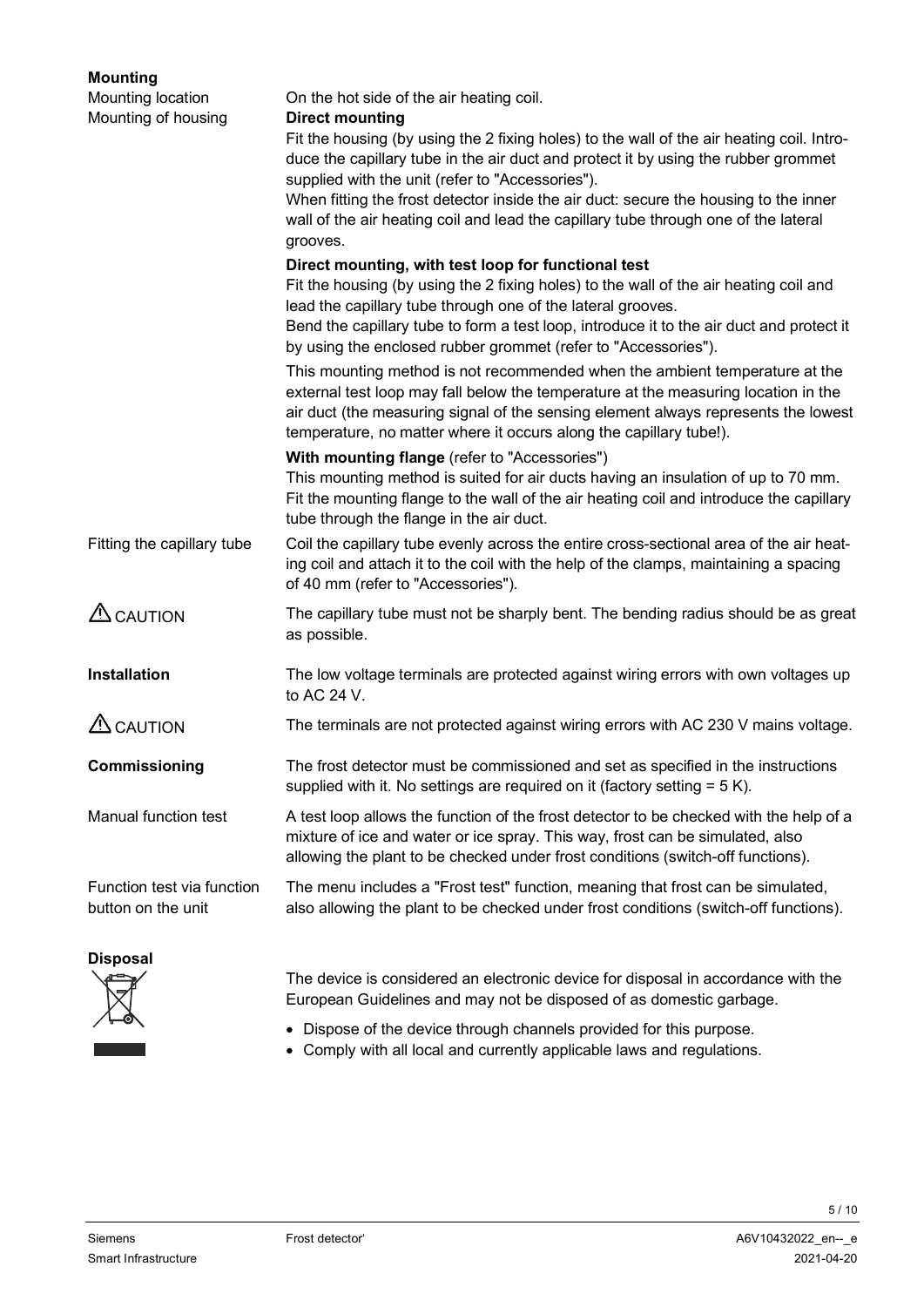# **Technical data**

| Power supply                    | Operating voltage                                | AC 24 V $\pm 20\%$ (SELV)                                                          |
|---------------------------------|--------------------------------------------------|------------------------------------------------------------------------------------|
|                                 | Frequency                                        | 50/60 Hz                                                                           |
|                                 | Power consumption                                | Max. 6.6 VA                                                                        |
|                                 | External supply line protection                  | Circuit breaker max. 13 A<br>Characteristic B, C, D according to<br>EN 60898<br>or |
|                                 |                                                  | Power source with current limitation of                                            |
|                                 |                                                  | max. 13 A                                                                          |
| Analog input                    | Valve control (terminal Y)                       | DC 010 V                                                                           |
|                                 | Current                                          | Max. 0.1 mA                                                                        |
|                                 | Perm. cable length with 1.5 $mm2$                | 300 m                                                                              |
| Analog outputs                  | Sensing element temperature (terminal B)         | DC $011.5$ V $\triangleq$ 015 °C                                                   |
|                                 | Valve control (terminal Y10)                     | DC 010 V                                                                           |
|                                 | Current                                          | Max. 1 mA                                                                          |
|                                 | Perm. cable length with 1.5 mm <sup>2</sup>      | 300 m                                                                              |
| Relay output                    | Output                                           | Potentialfree                                                                      |
| (terminals Q11, -12, -14)       | Min. switching capacity                          | AC/DC 12 V, 100 mA                                                                 |
|                                 | Max. switching capacity                          | AC 230 V, 6(2) A; DC 24 V, 6 A                                                     |
|                                 | External supply line protection                  | see section power supply                                                           |
| <b>Functional data</b>          | Measuring range                                  | $015$ °C                                                                           |
|                                 | Setting range for frost                          | 110 °C                                                                             |
|                                 | Calibration point                                | $+5 °C$                                                                            |
|                                 | Accuracy at calibration point                    | $+/- 1$ K                                                                          |
|                                 | Switching differential                           | Approx. 2 K                                                                        |
|                                 | Time constant                                    |                                                                                    |
|                                 | In still air                                     | Approx. 90 s                                                                       |
|                                 | In moving air                                    | $<$ 40 s                                                                           |
|                                 | Capillary tube                                   |                                                                                    |
|                                 | Min. active length material                      | 250 mm                                                                             |
|                                 | Perm. temperature                                | 110 °C max.                                                                        |
| Degree of protection            | Housing                                          | IP42 according to EN 60529                                                         |
|                                 | Protection class                                 |                                                                                    |
| <b>Electrical connections</b>   | Spring-cage terminals                            | 2 x 1.5 mm <sup>2</sup> or 1 x 2.5 mm <sup>2</sup>                                 |
|                                 | Cable entry                                      | M16 cable gland                                                                    |
|                                 |                                                  | for cable dia. 510 mm                                                              |
| <b>Environmental conditions</b> | Operation                                        | IEC 721-3-3                                                                        |
|                                 | <b>Climatic conditions</b>                       | Class 3K5                                                                          |
|                                 | Temperature<br>Humidity                          | $-1555 °C$<br><85% r.h.                                                            |
|                                 |                                                  | IEC 721-3-2                                                                        |
|                                 | Strorage/transport<br><b>Climatic conditions</b> | Class 2K3                                                                          |
|                                 | Temperature                                      | $-2565 °C$                                                                         |
|                                 | Humidity                                         | <95% r.h.                                                                          |
|                                 | Fatigue strength                                 | DIN EN 60 721-3-3:                                                                 |
|                                 |                                                  | Class 3M2                                                                          |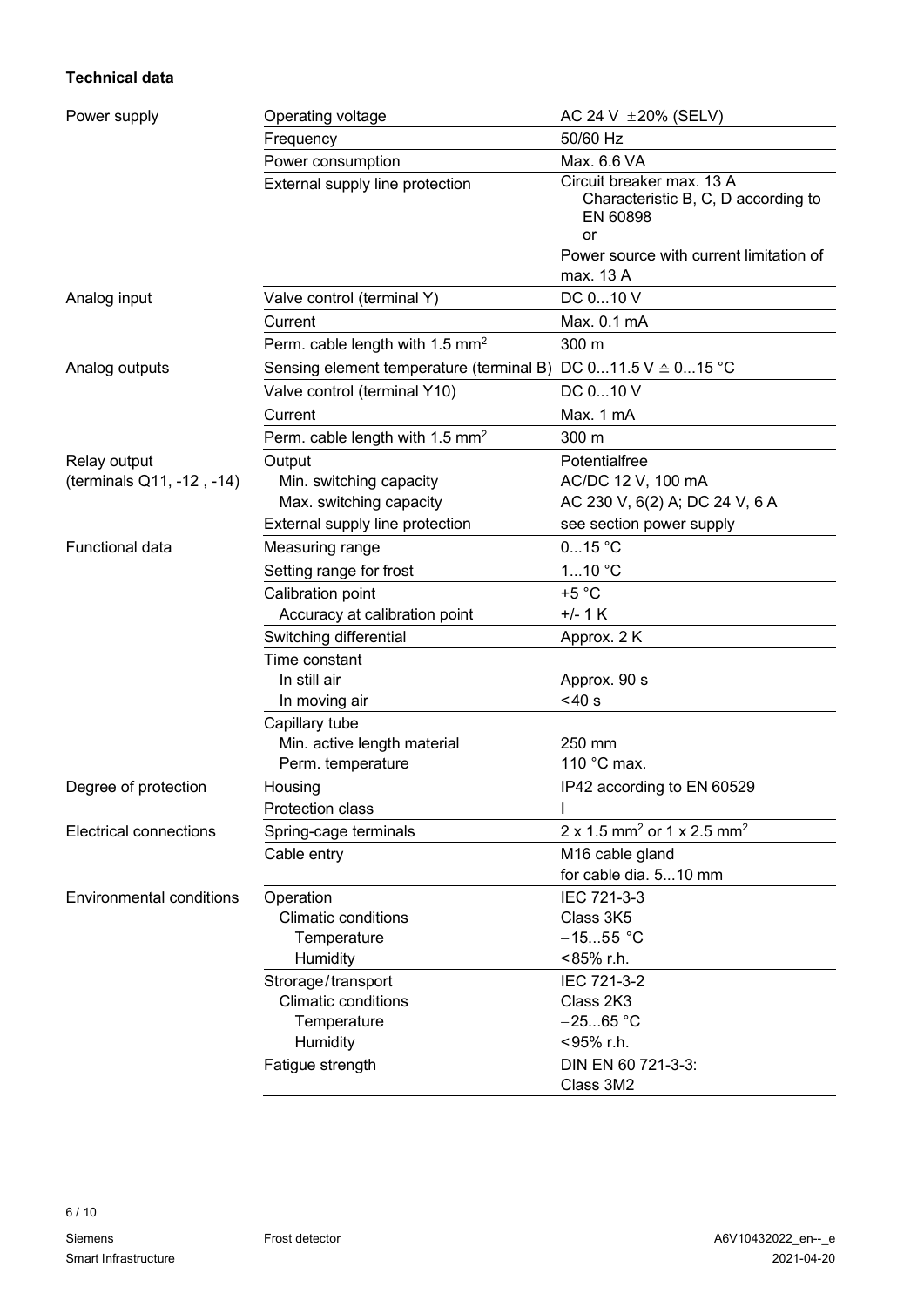| Materials and colors     | Base                        | PA (RAL 7001, silver-grey)                                                                                                                                                                                                                        |
|--------------------------|-----------------------------|---------------------------------------------------------------------------------------------------------------------------------------------------------------------------------------------------------------------------------------------------|
|                          | Cover                       | PC (transparent)                                                                                                                                                                                                                                  |
|                          | Cap                         | ABS, (RAL 7035, light-grey)                                                                                                                                                                                                                       |
|                          | Capillary tube              | Copper                                                                                                                                                                                                                                            |
|                          | Packaging                   | Corrugated cardboard                                                                                                                                                                                                                              |
| Directives and standards | Product standard            | EN 60730-1                                                                                                                                                                                                                                        |
|                          | Environmental compatibility | The product environmental declaration<br>8000079858 <sup>*</sup> contains data on envi-<br>ronmentally compatible product design<br>and assessments (RoHS compliance,<br>materials composition, packaging, envi-<br>ronmental benefit, disposal). |
|                          | EU Conformity (CE)          | 8000036003*)                                                                                                                                                                                                                                      |
| Weight                   | QAF64.2-J                   | Approx. 0.34 kg                                                                                                                                                                                                                                   |
|                          | QAF64.6-J                   | Approx. 0.41 kg                                                                                                                                                                                                                                   |

# \*) The documents can be downloaded from http://siemens.com/bt/download

#### **Diagrams**

#### **Internal diagram**

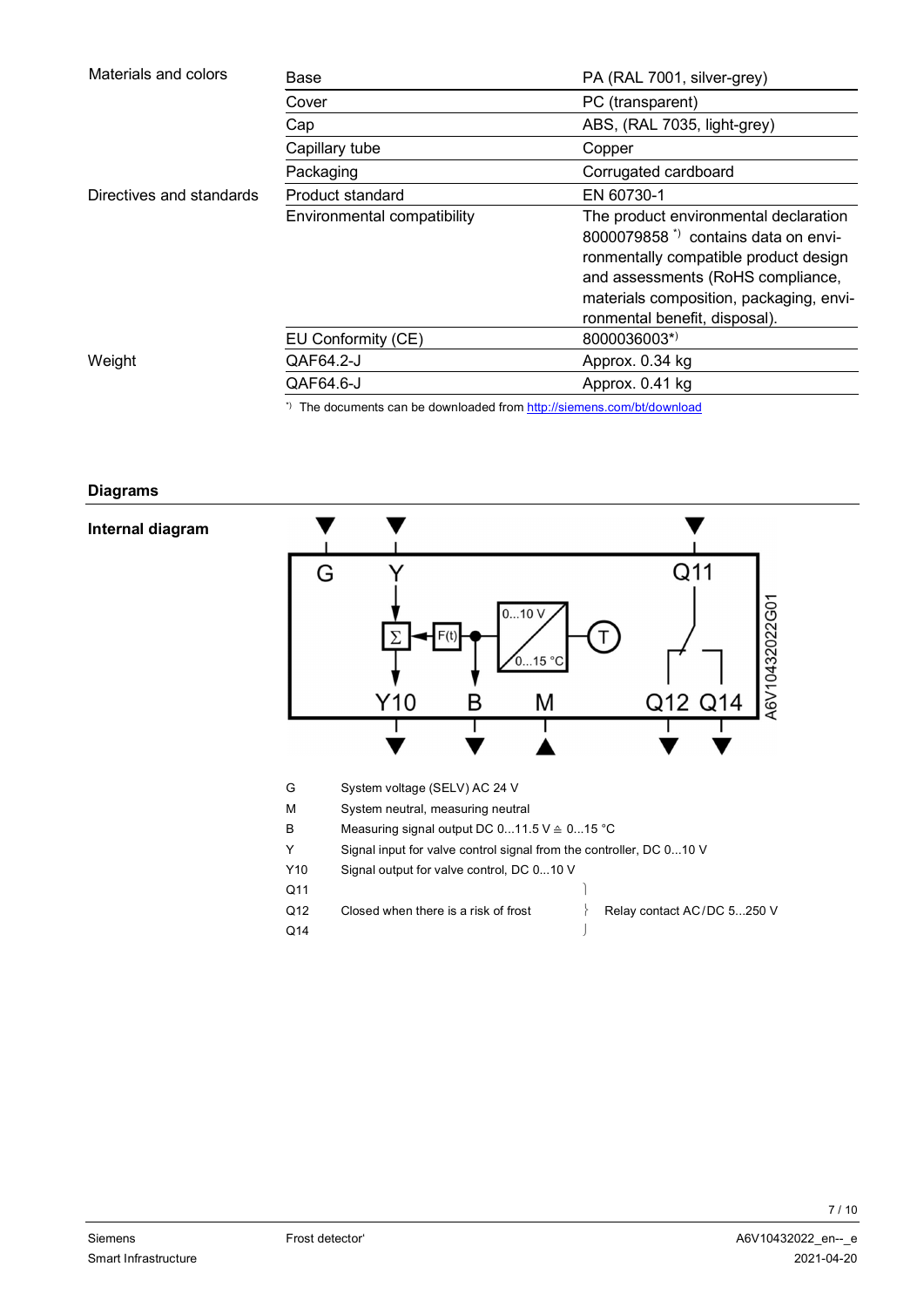If terminal "B" of the QAF… is connected to a controller, signal >10 V might drop out (e.g. 11 V) which, with certain types of controllers, can lead to a fault status message.

Fit a Zener diode to terminal "B" of the QAF.. or to the controller's input to ensure that the DC 0…10 V signal will not exceed 10 V. Remedy

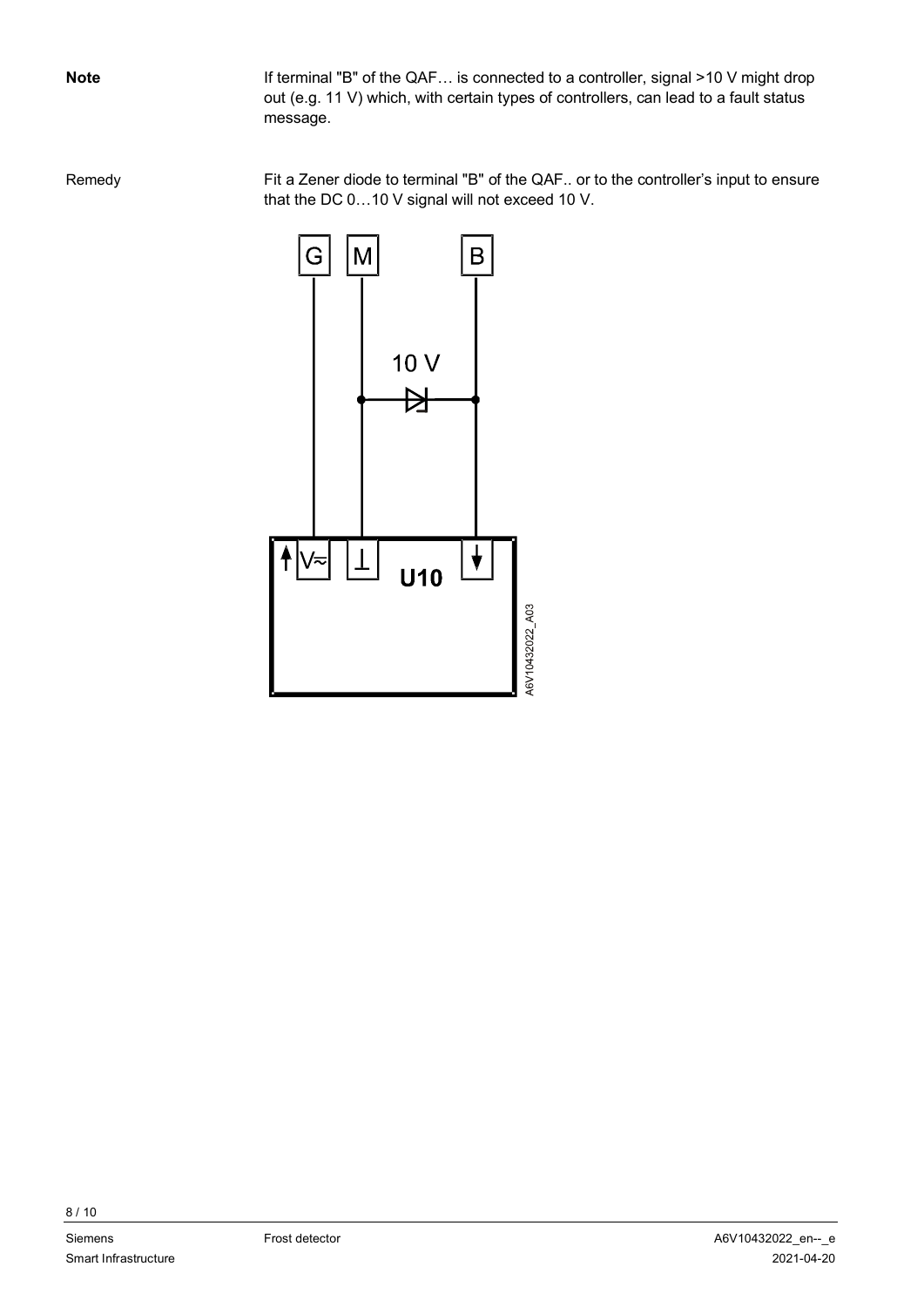# **Connection diagram**



- F1 Frost detector QAF64...
- N1 Controller delivering a DC 0...10 V control signal
- H1 E.g. external frost alarm device
- K1 E.g. fan contactor
- P1 E.g. temperature indication
- S1 If required: reset button for external cancellation of frost condition
- Y1 Actuating device